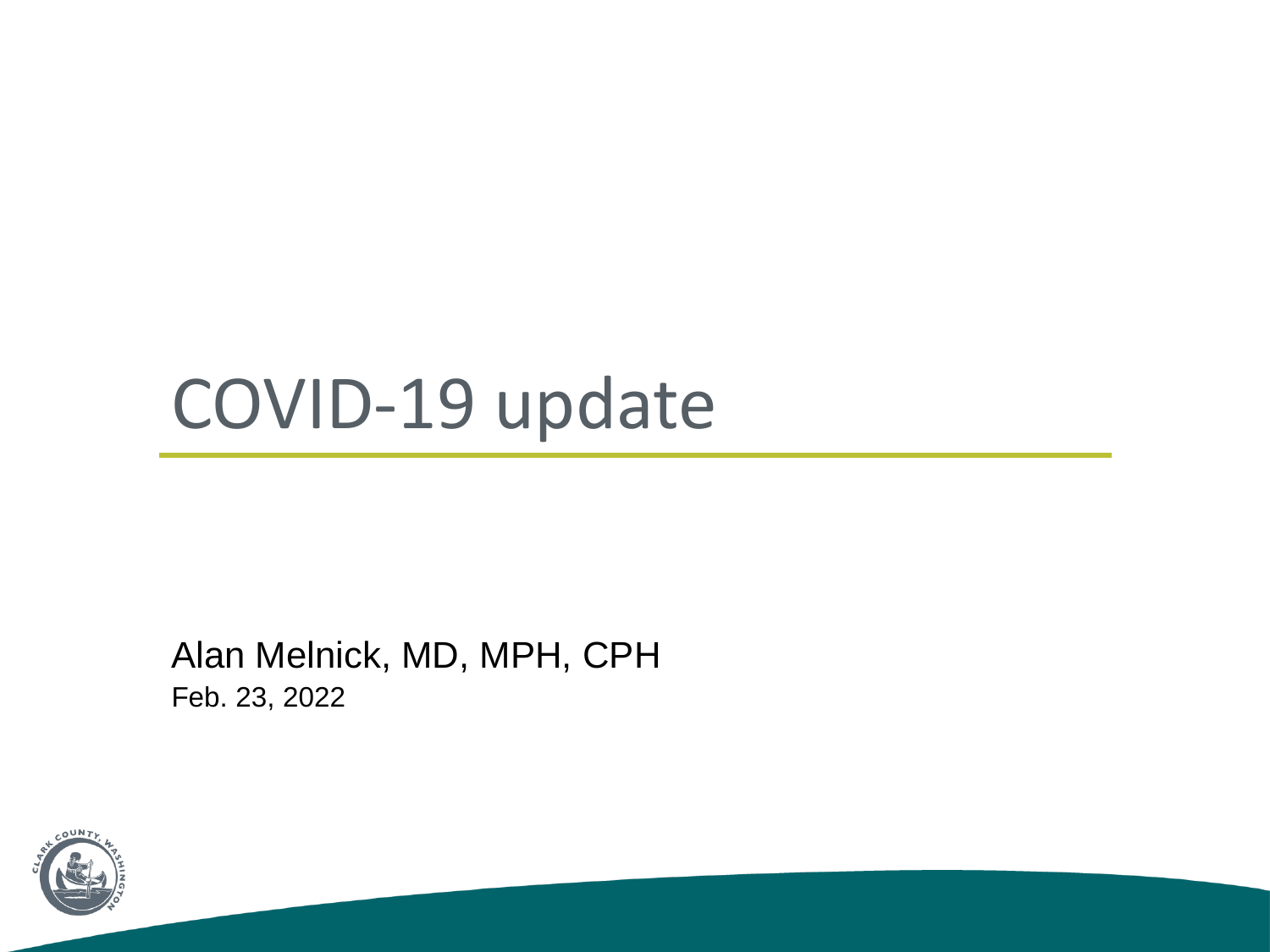#### Washington COVID-19 activity

- Statewide COVID-19 case rates are decreasing but remain high.
	- 14-day rate through Feb. 5 (most recent complete data) is 1,549 cases per 100,000 people.
- Statewide rate of new hospitalizations is also decreasing.
	- 7-day rate as of Feb. 5 is 21 new admissions per 100,000 people.
	- 25% of hospital beds are occupied by COVID-19 patients.
- Deaths remain high statewide but are beginning to decrease.

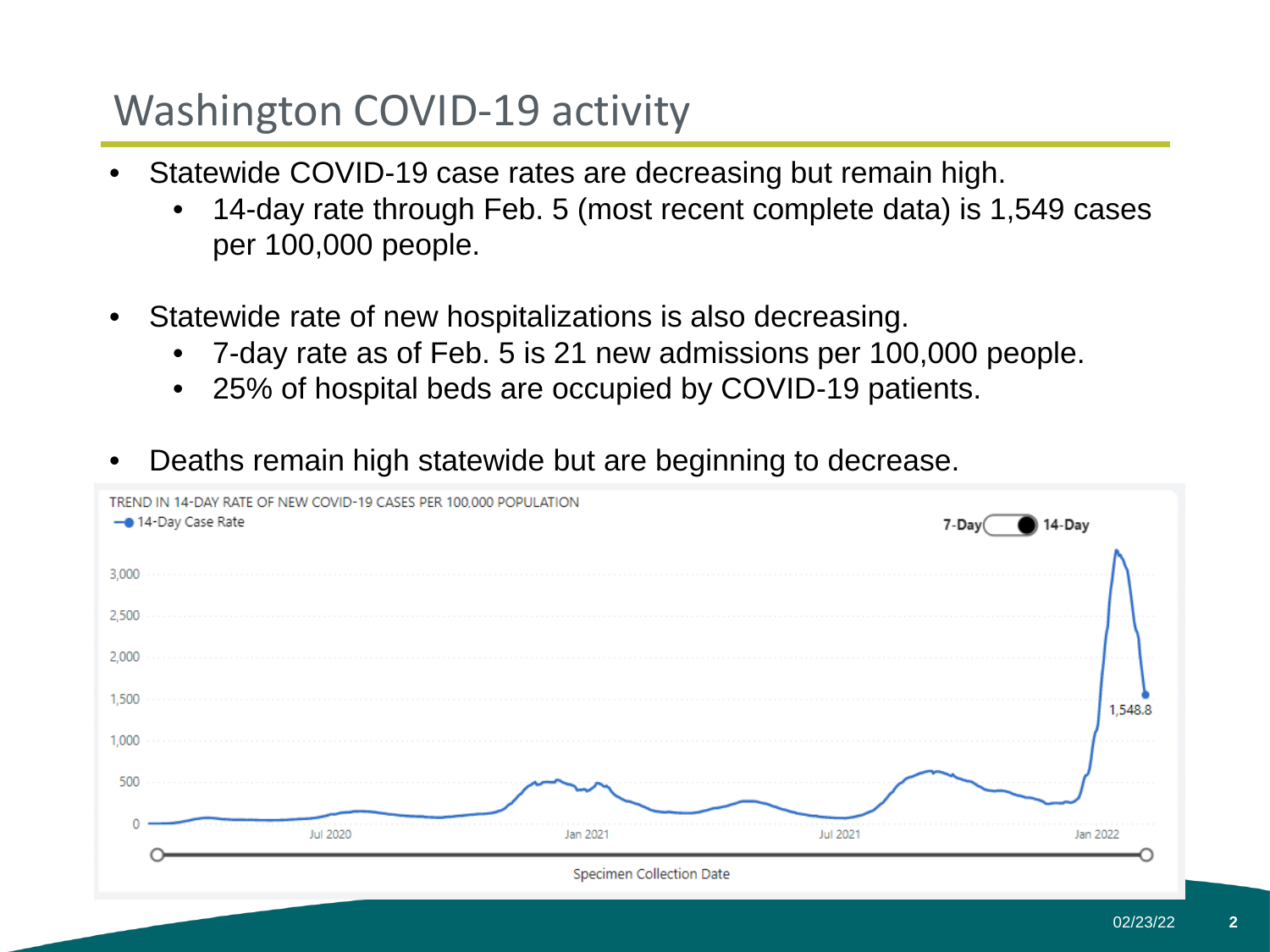## Clark County COVID-19 activity

- COVID-19 activity in Clark County is also decreasing but remains high.
	- 14-day rate as of Feb. 12 (preliminary data) is 1,017 cases per 100,000 people.
	- Peak 14-day rate was 2,549 cases per 100,000 in late January.





\*The 14-day period starts six days prior to the report date to account for the lag in reporting. Last updated February 12, 2022. \*\*Starting April 12, 2021, case rate includes probable cases (antigen positive) in addition to confirmed cases (PCR positive) to align with WA State Dept. of Health.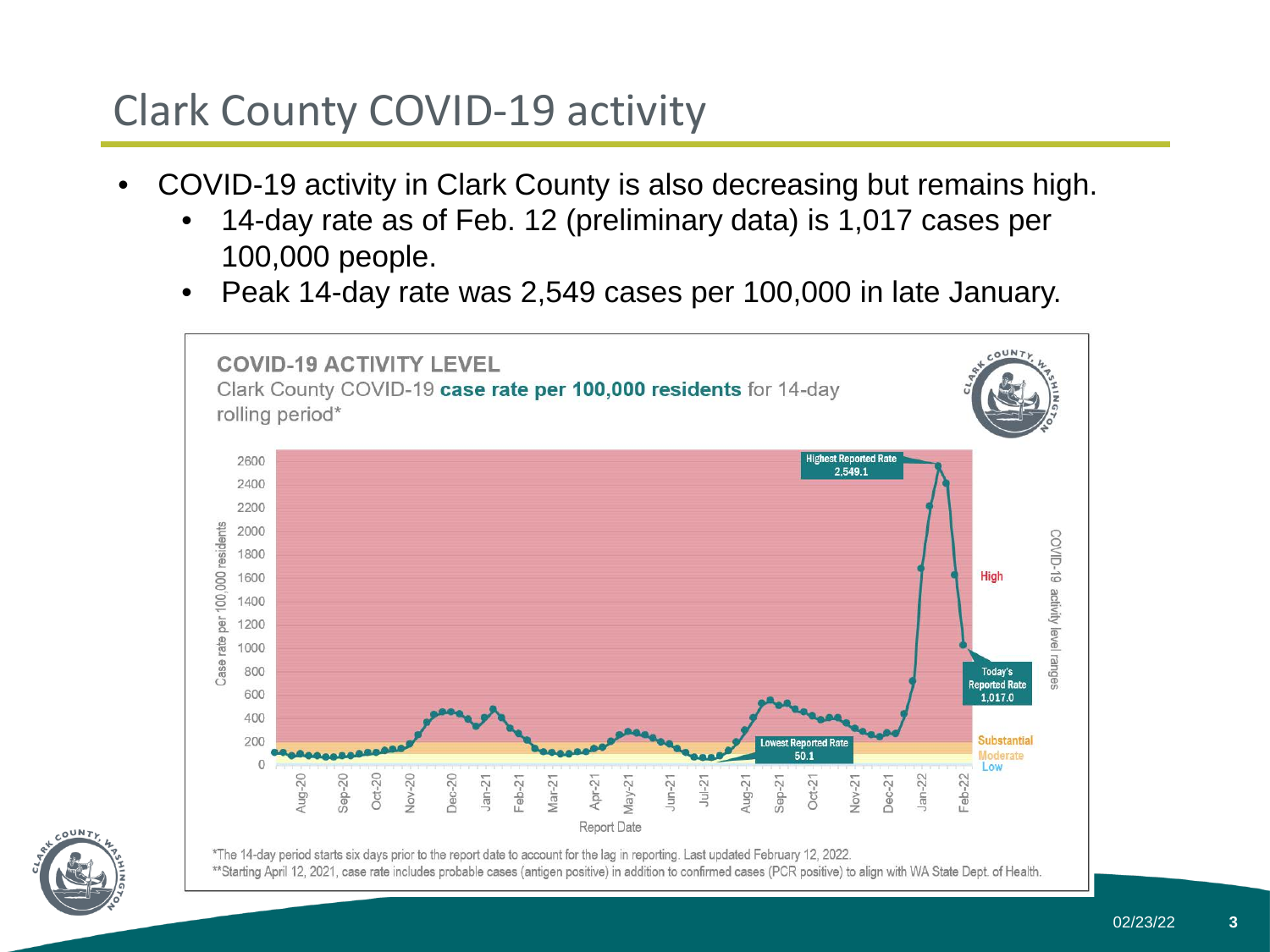## Clark County COVID-19 activity

- Clark County COVID-19 hospitalizations are still high.
	- Rate of new hospitalizations was decreasing but recently increased slightly.
	- 7-day rate as of Feb. 5 is 26 new admissions per 100,000 people
- Clark County hospital occupancy, as of Feb. 15:
	- 97% of beds occupied
	- 96% of ICU beds occupied
	- 27% of beds occupied by COVID-19 cases and PUIs
	- 27% of ICU beds are occupied by COVID-19 cases and PUIs
	- 105 COVID-19 cases and 31 PUI hospitalized
- Clark County COVID-19 deaths appear to be beginning to decrease.

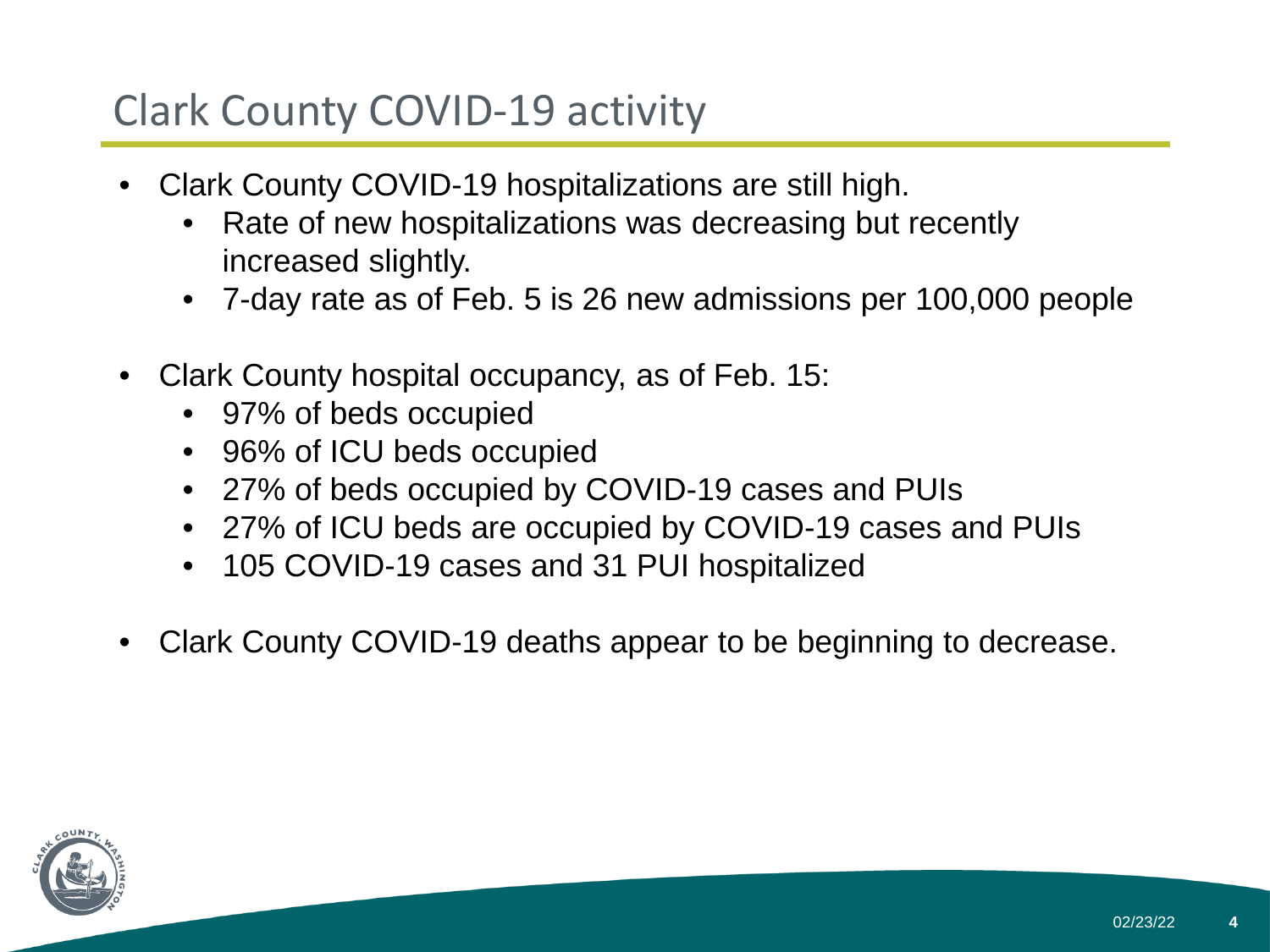#### COVID-19 vaccination

- Statewide, nearly 13 million doses of COVID-19 vaccine administered.
	- 78% of residents 5+ years old have at least 1 dose and 71% are fully vaccinated
	- About 2.6 million people received an additional dose



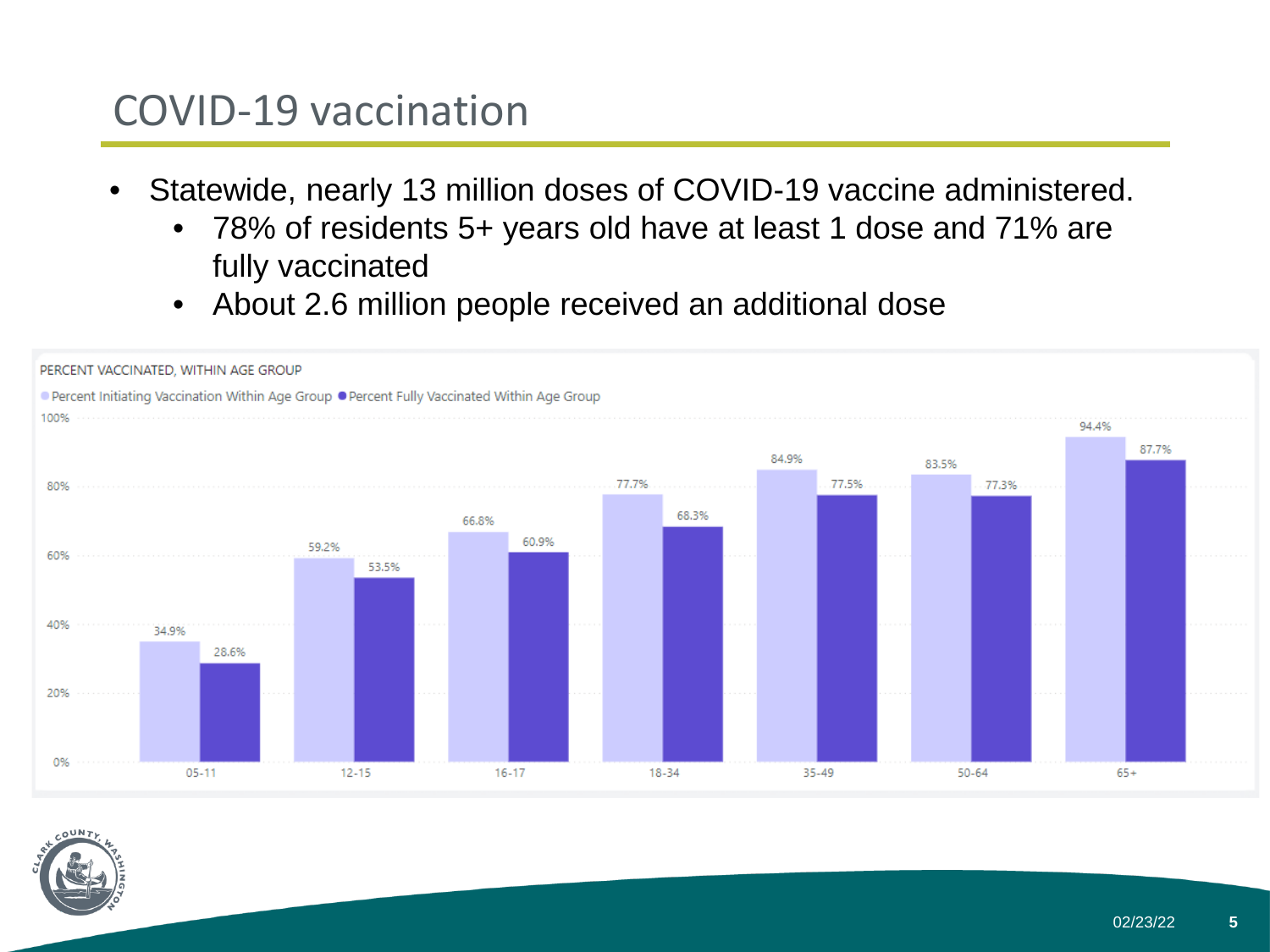#### COVID-19 vaccination

■ Percent Initiating Vaccination Within Age Group ● Percent Fully Vaccinated Within Age Group

PERCENT VACCINATED, WITHIN AGE GROUP

100%

- In Clark County, 760,000 doses of COVID-19 vaccine administered.
	- 72% of residents 5+ years old have at least 1 dose and 64% are fully vaccinated.
	- 148,700 people have received additional dose



To protect privacy, counts of less than 10 are not reported. Some additional values that could allow someone to calculate those small numbers are also not reported.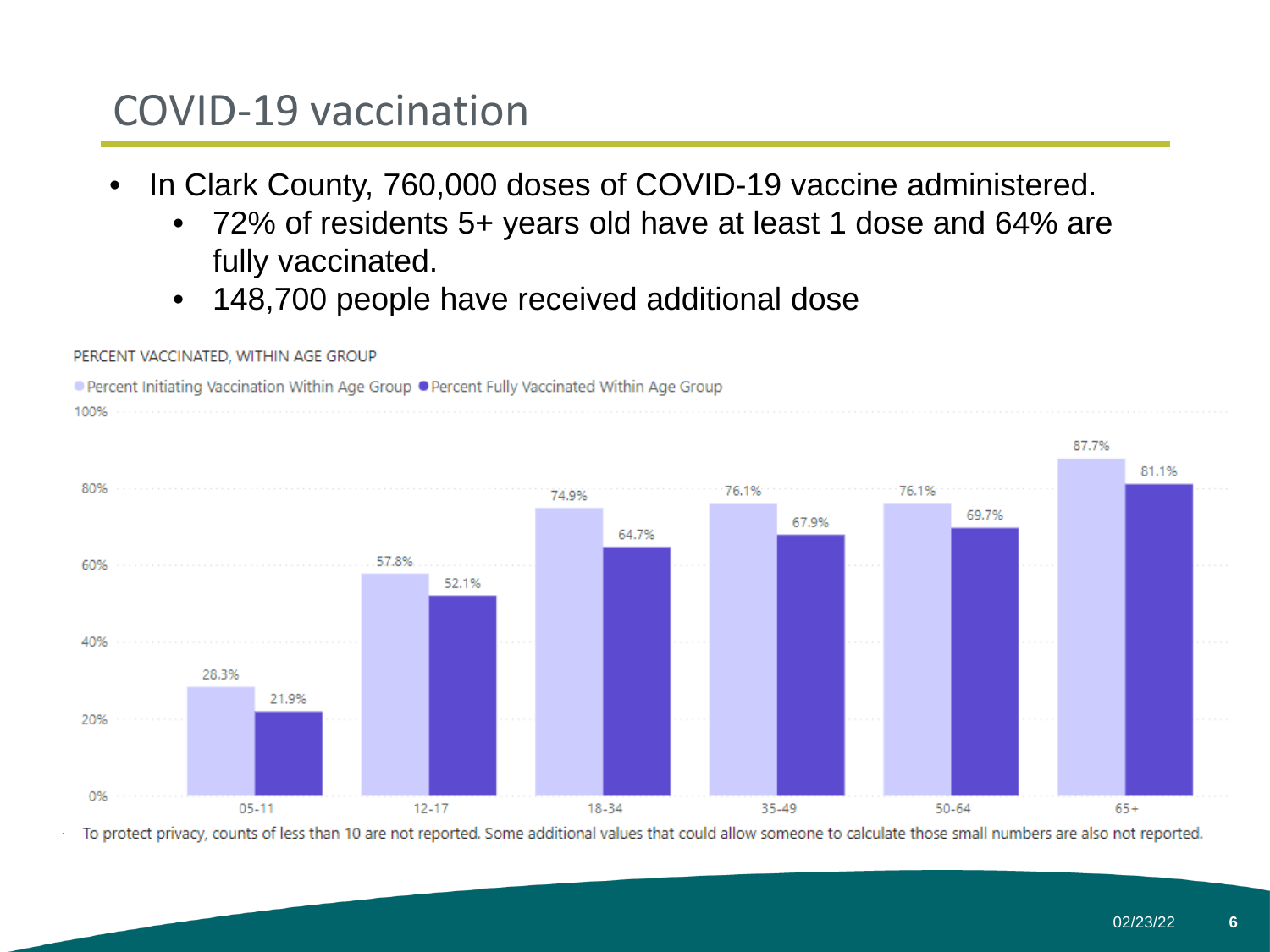#### Clark County rates by vaccination status

- Clark County data through Feb. 19, **while omicron was the predominant strain circulating**, shows that case, hospitalization and death rates continue to be highest among people who are unvaccinated.
- Overall rates began to increase significantly in January with the arrival of the omicron variant.
	- Rates increased among all groups unvaccinated, partially vaccinated and fully vaccinated – but were consistently highest among those who were unvaccinated.
- Rates have been decreasing over the last several weeks but continue to be several times higher among those who are unvaccinated compared to fully vaccinated.

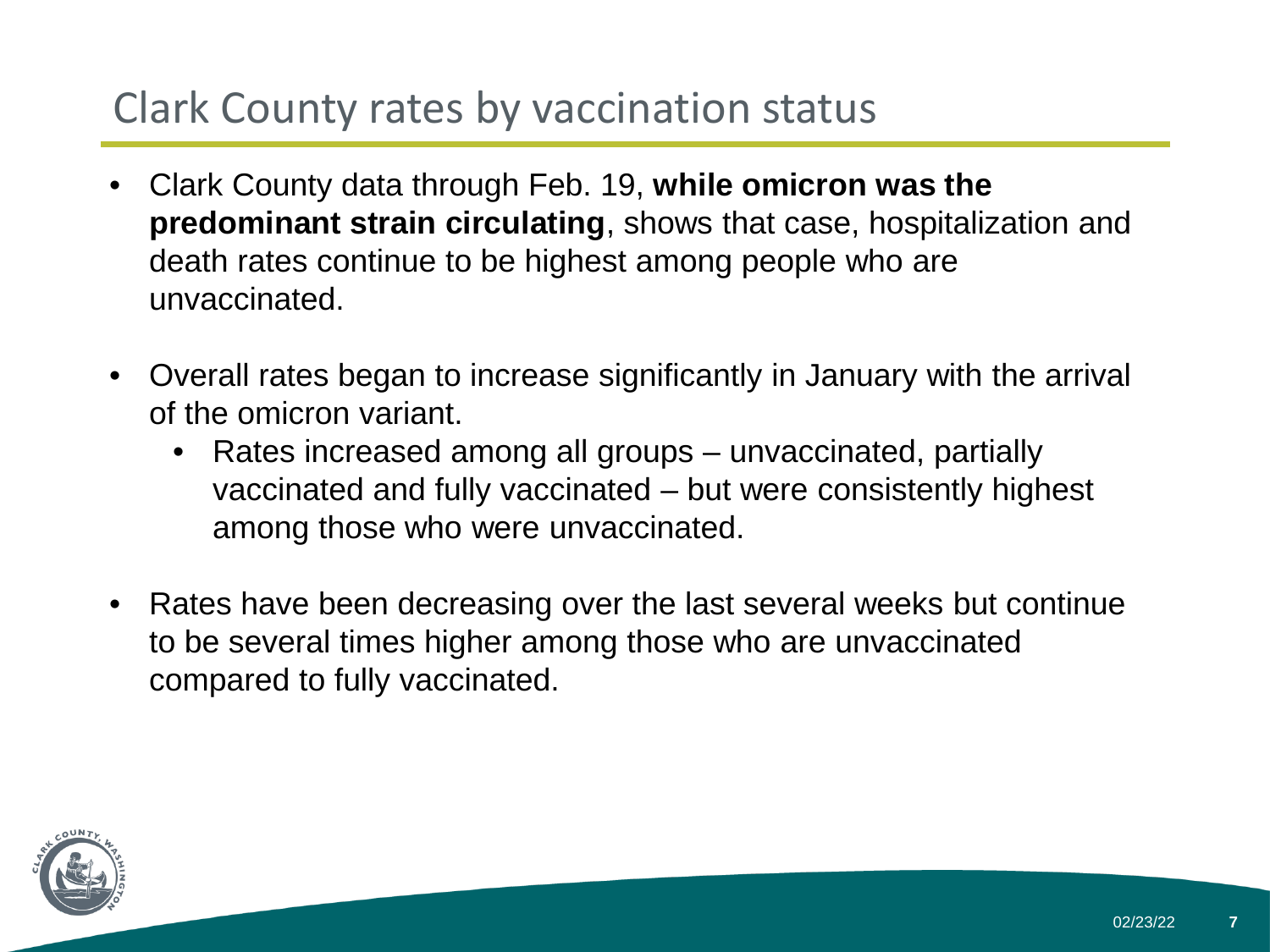# Clark County cases by vaccination status

• During the most recent week of complete data, the rate for unvaccinated cases was **6 ½ times higher** than fully vaccinated cases.



Clark County COVID-19 Case Rates by Vaccination Status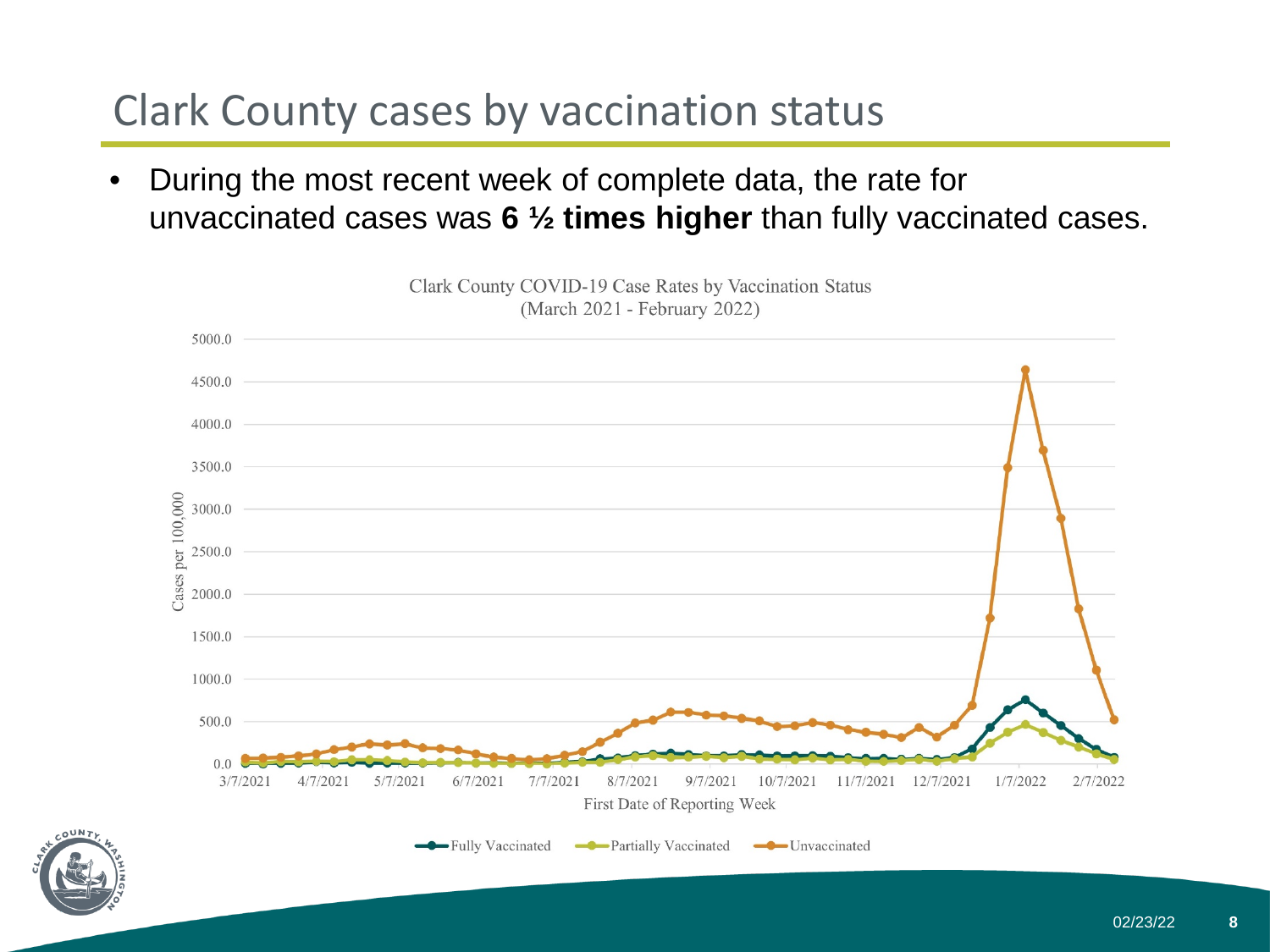# Clark County hospitalizations by vaccination status

• During the most recent week of complete data, the rate for unvaccinated hospitalizations was **3 times higher** than fully vaccinated.



Clark County COVID-19 Hospitalization Rates by Vaccination Status (March 2021 - February 2022)

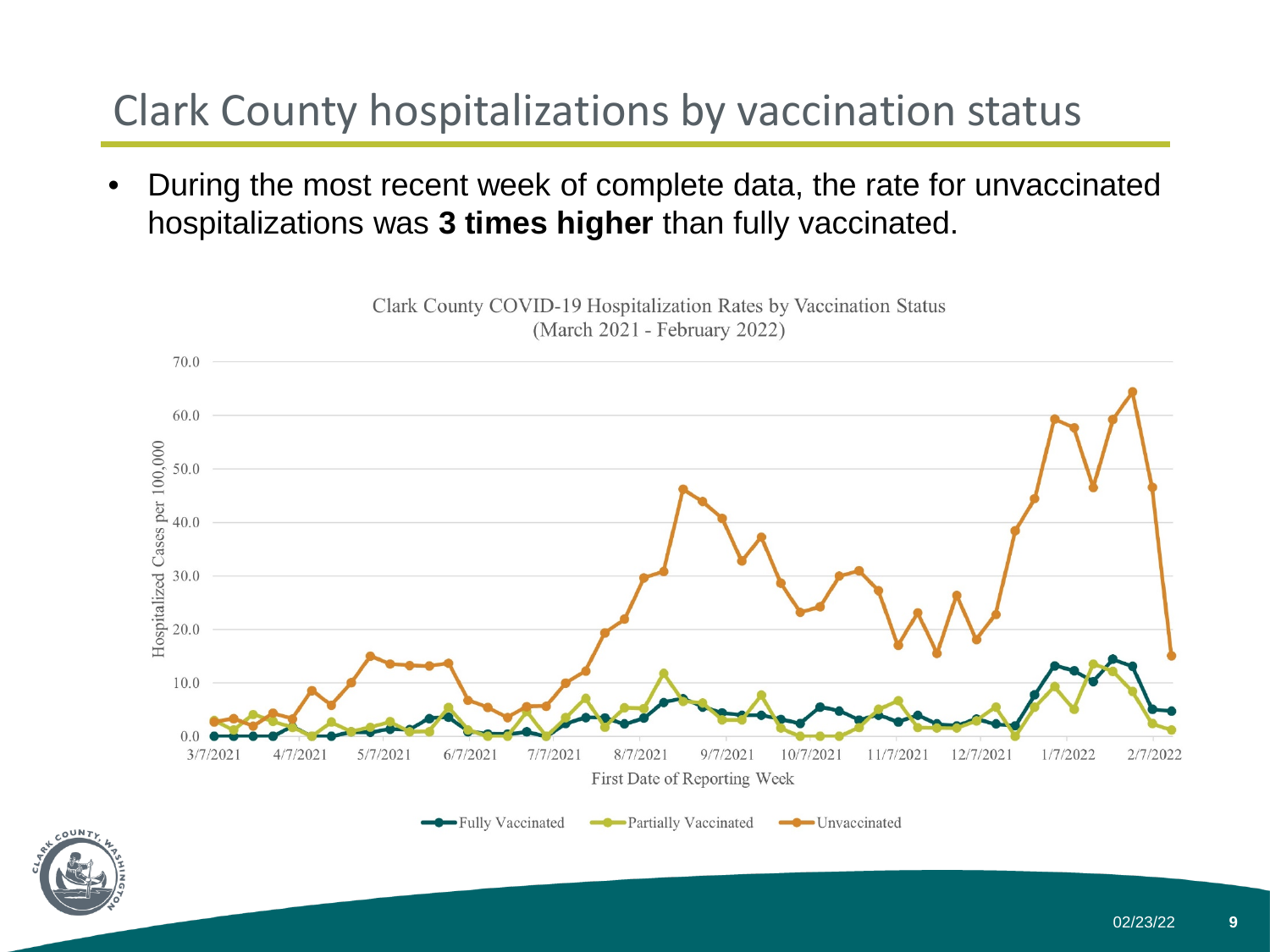# Clark County COVID-19 deaths by vaccination status

- During the most recent week of complete data, the rate for unvaccinated deaths was **9 times higher** than fully vaccinated.
	- Death reporting is delayed about 10-12 days until death certificate is recorded by DOH; data for previous 32 days is considered incomplete.

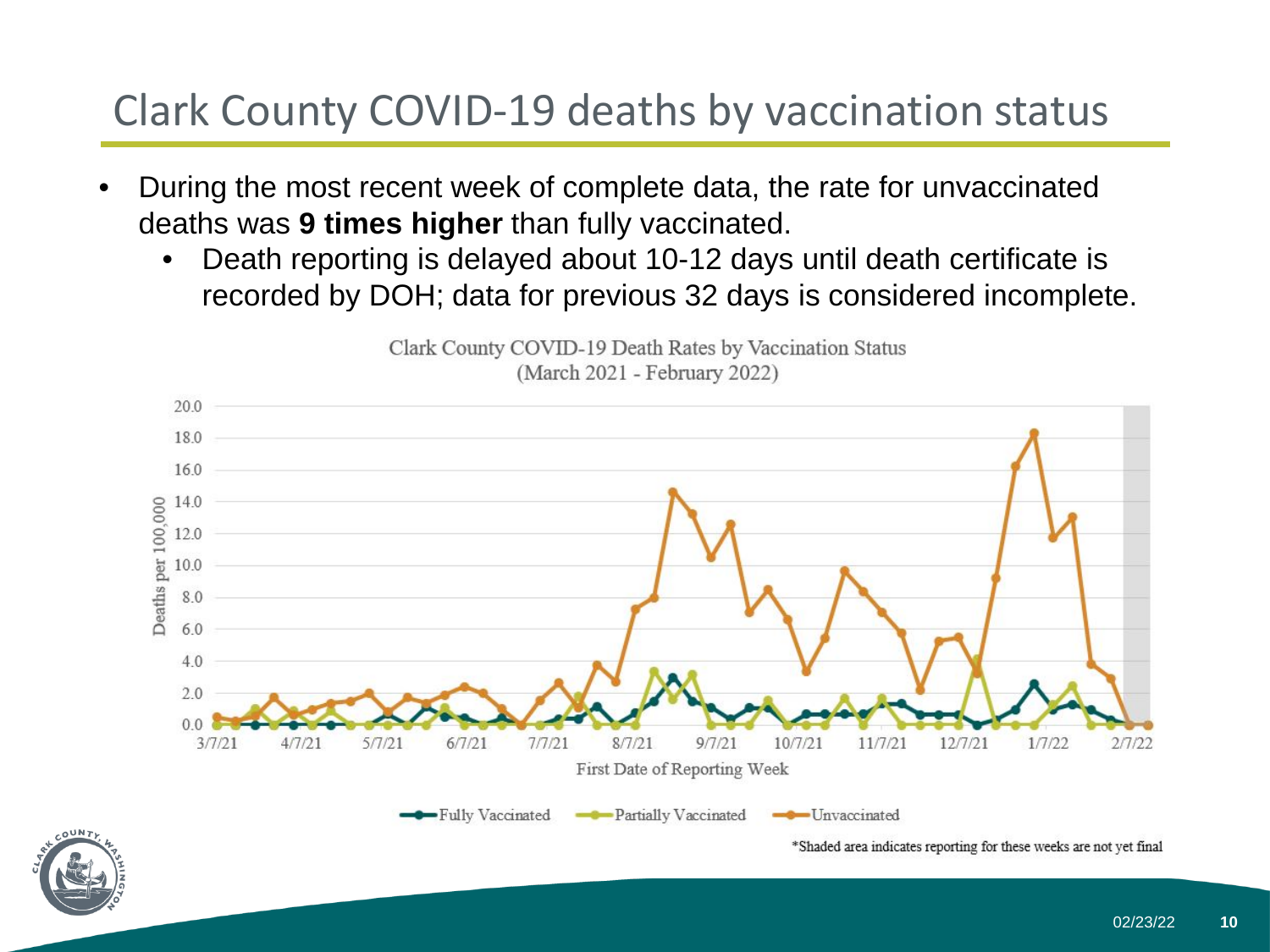### Washington cases by vaccination status

- Statewide data also shows that case, hospitalization and death rates are highest among people who are unvaccinated, even while omicron variant was predominant.
- Latest statewide case and hospitalization rates by vaccination status:

| Age group    | Case rates<br>(Jan. 12-Feb. 8)             | Hospitalization rate<br>(Jan. 5-Feb. 1) |
|--------------|--------------------------------------------|-----------------------------------------|
| 12-34 years  | 3 times higher in unvaccinated             | 5 times higher in unvaccinated          |
|              | 35-64 years 4 times higher in unvaccinated | 7 times higher in unvaccinated          |
| $65 +$ years | 6 times higher in unvaccinated             | 8 times higher in unvaccinated          |

• COVID-19 death rate among people 65 years and older is **7 times higher** in the unvaccinated population than the fully vaccinated population.

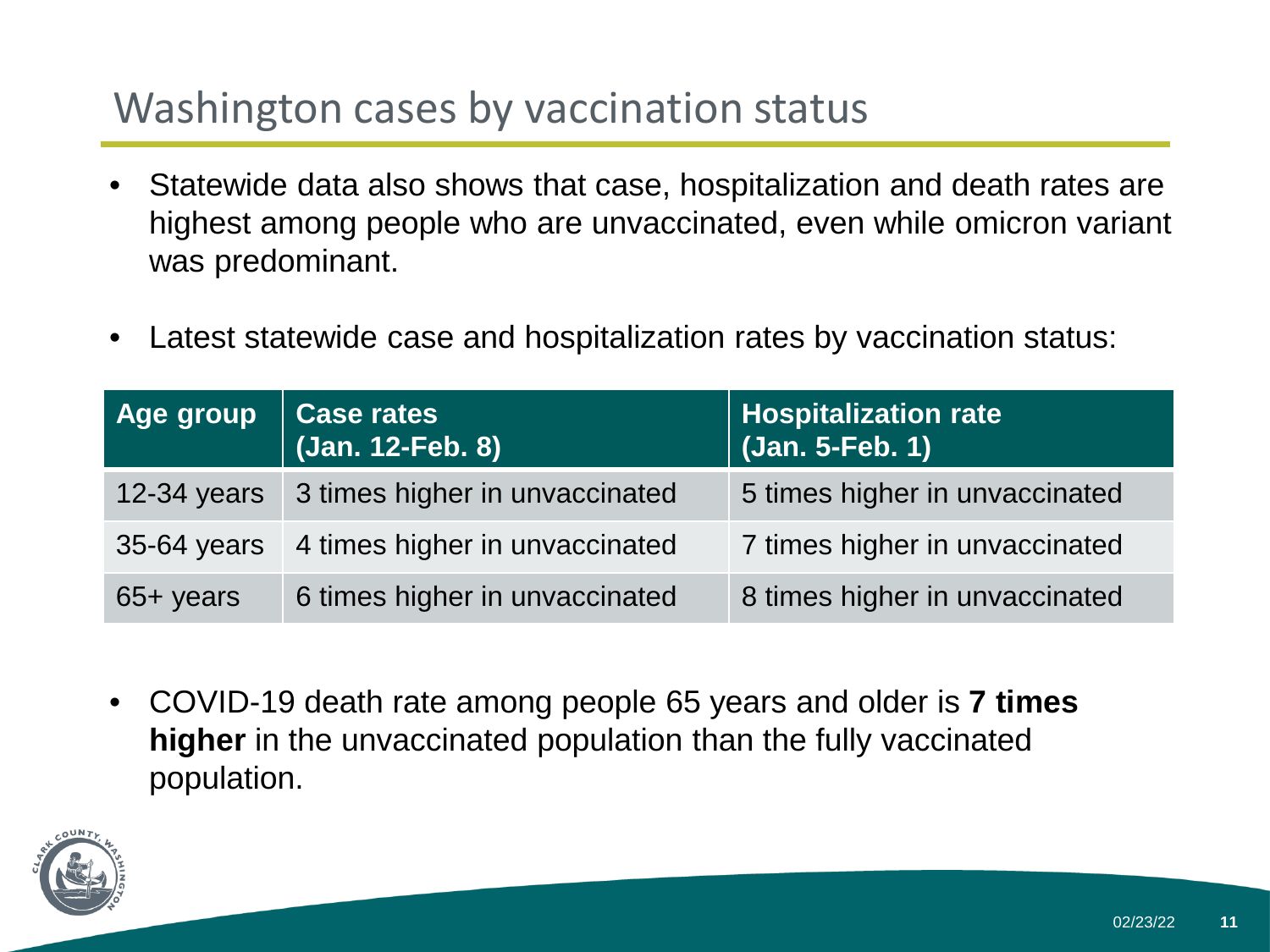### COVID-19 immunity

- While the epidemiology of COVID-19 may change as new variants emerge, **vaccination continues to be the safest strategy** for preventing COVID-19 infection, hospitalization and deaths.
- A January 2022 [CDC report o](https://www.cdc.gov/mmwr/volumes/71/wr/mm7104e1.htm?s_cid=mm7104e1_w)ut of California showed that from May to November 2021 case and hospitalization rates were highest among people who were unvaccinated and had no known previous infection.
- Before Delta became the predominant variant in June, case rates were higher among people who survived previous infection than people who were vaccinated.
- By October, as protection from the vaccine began to wane in some people, people who survived previous infection had lower case rates than those who were vaccinated but with no previous infection.
- Another recent [CDC report r](https://www.cdc.gov/mmwr/volumes/71/wr/mm7104e3.htm?s_cid=mm7104e3_w)evealed that vaccine effectiveness was significantly higher among people who received their second mRNA COVID-19 vaccine dose less than 6 months before medical encounters than those vaccinated more than 6 months earlier.

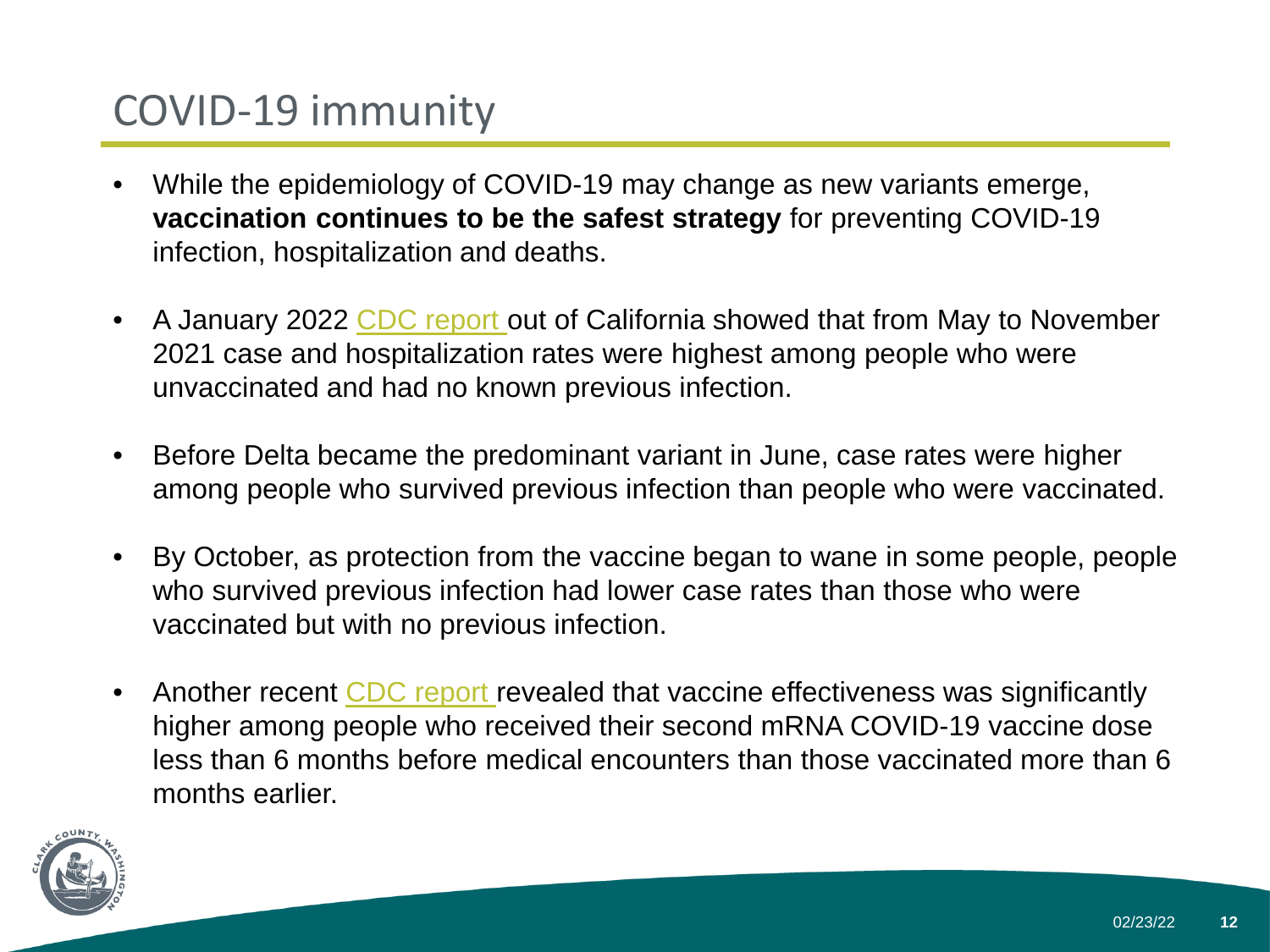#### COVID-19 immunity and boosters

- However, the same [CDC report](https://www.cdc.gov/mmwr/volumes/71/wr/mm7104e3.htm?s_cid=mm7104e3_w) showed that while delta and omicron were the predominant strains circulating, receiving a third dose of COVID-19 vaccine was effective at preventing:
	- emergency department and urgent care visits (94% and 82%, respectively)
	- COVID-19–associated hospitalizations (94% and 90%, respectively)
- Another [recent report f](https://www.cdc.gov/mmwr/volumes/71/wr/mm7105e1.htm?s_cid=mm7105e1_w)rom the CDC showed that while Delta and Omicron variants were circulating, case and hospitalization rates in Los Angeles County were lowest among people who were fully vaccinated and had received a booster dose.
	- As of Jan. 8, 2022, during Omicron predominance, COVID-19 case and hospitalization rates in Los Angeles County among unvaccinated people were:
		- 3.6 and 23.0 times, respectively, higher than fully vaccinated people with a booster
		- 2.0 and 5.3 times, respectively, higher than fully vaccinated people without a booster.
	- During both Delta and Omicron predominance, case and hospitalization rates were highest among unvaccinated persons and lowest among vaccinated persons with a booster.

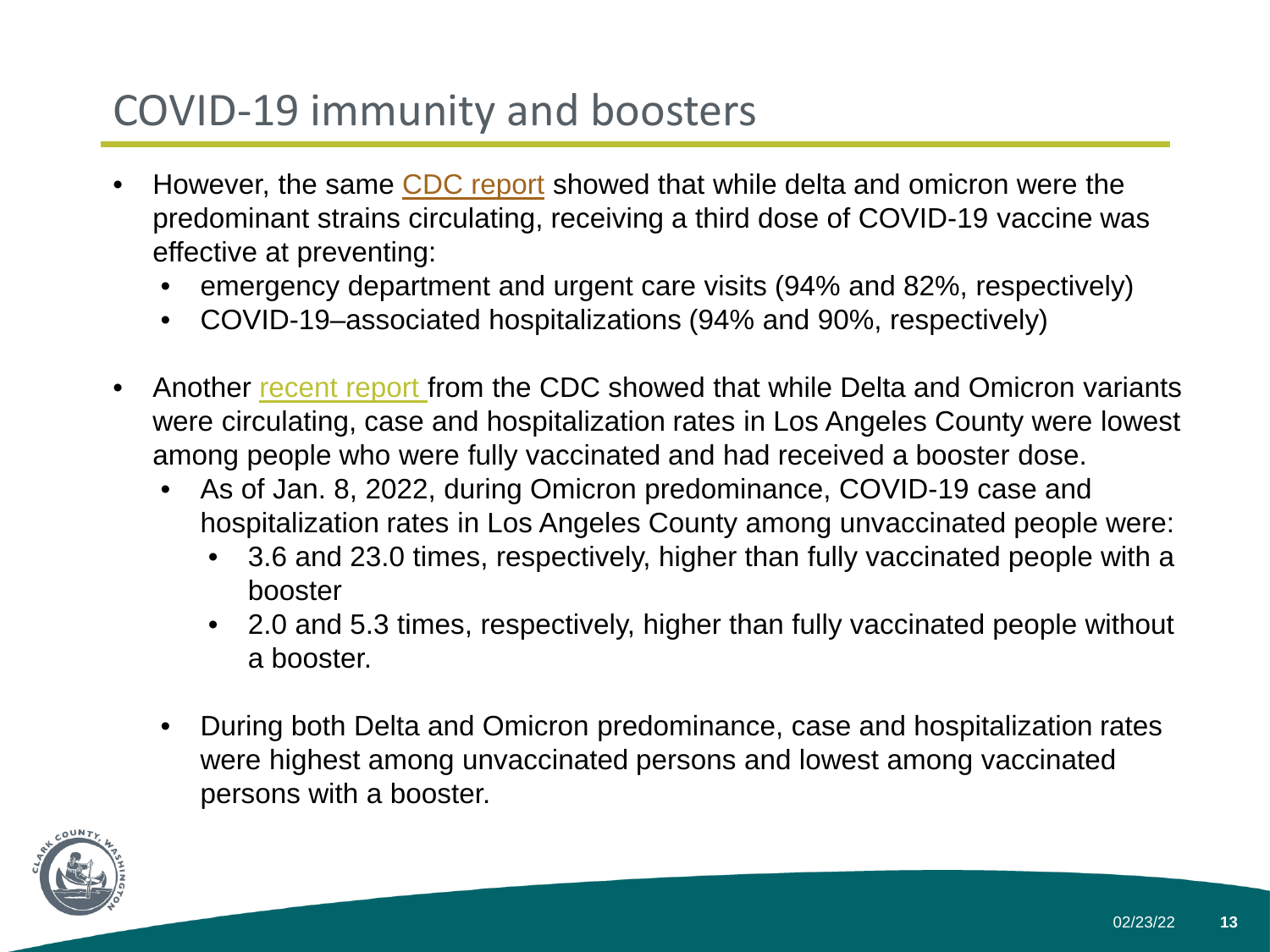# COVID-19 reinfections

- Data on COVID-19 reinfections is limited and determining rates for people with previous infections presents methodological issues.
- Reinfections can only be identified if a person's original infection and second infection were diagnosed by a COVID-19 test and reported to state or local health officials. Data is incomplete for several reasons:
	- Testing was limited early in the pandemic and more recently during the omicron wave, leaving some individuals unable to be tested.
	- People with mild or asymptomatic illness might not have been tested.
	- Most at-home tests are not reported to state or local health officials.
- Those with known previous infection are likely an unrepresentative sample of people with previous infection.
	- Most likely those with prior more severe illness.
	- People hospitalized or who die are more likely to have been tested by a laboratory than someone with mild symptoms.
- These limitations make it impossible to compare case, hospitalization and death rates among people with reinfection to people with only one known infection.



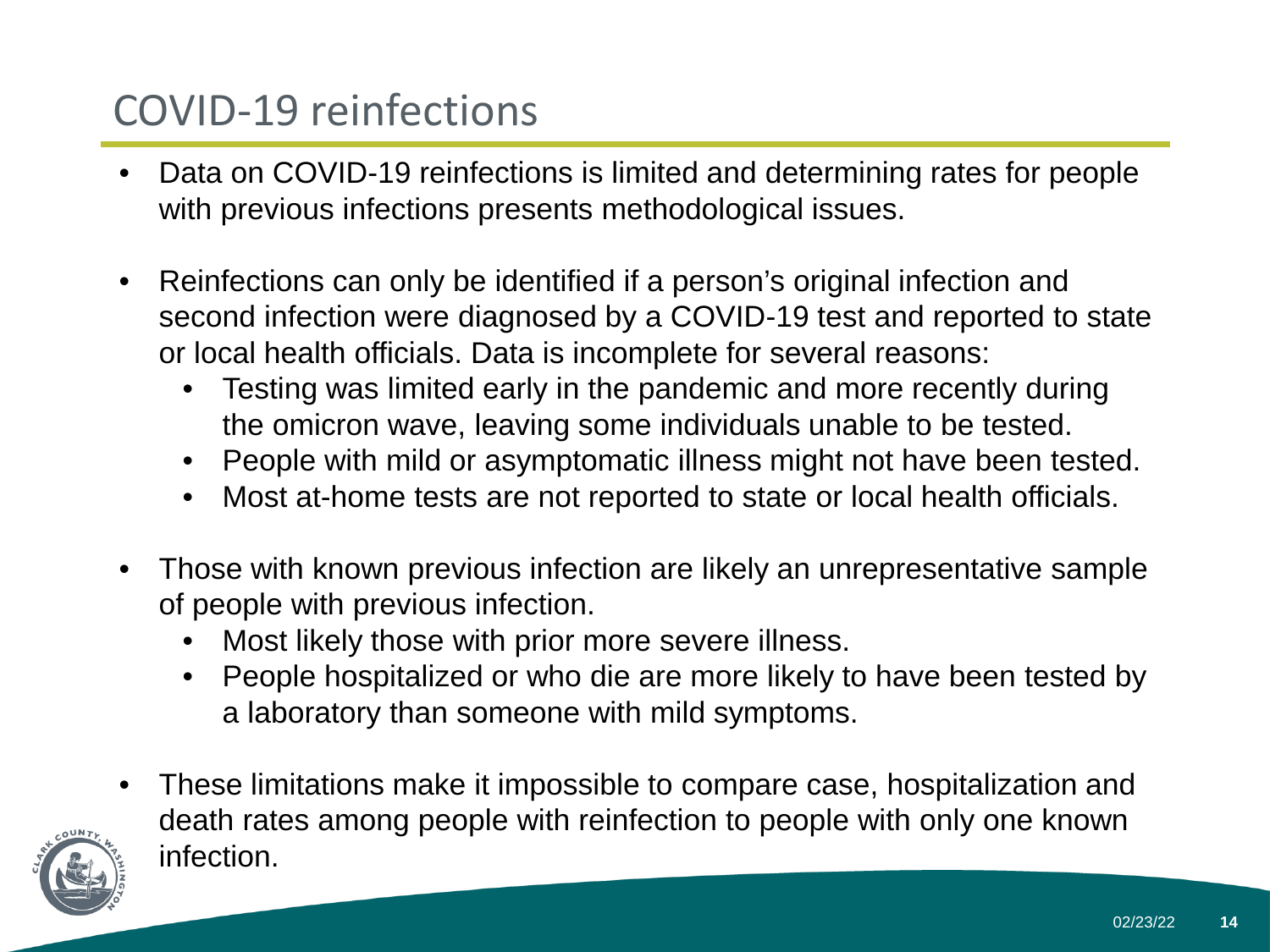# COVID-19 reinfections

- Washington State Department of Health (DOH) produces a [report](https://doh.wa.gov/sites/default/files/2022-02/421-024-ReportedReinfections.pdf) with data on known COVID-19 reinfections.
	- Because data is likely missing, the data on reported reinfections will be underestimated and it may appear that reinfections are less common than they truly are.
- Reported reinfection is an individual with two positive COVID-19 test results (molecular or antigen) reported to DOH where the tests were performed at least 90 days apart.
	- In addition, if genetic sequencing from both infections identify different variants, they are considered a confirmed reinfection regardless of time between positive tests.
- Statewide since Sept. 1, 2021:
	- 32,949 people had a reported reinfection
	- 690 (2.1%) reinfected people were hospitalized
	- 49 (0.2%) reinfected people died

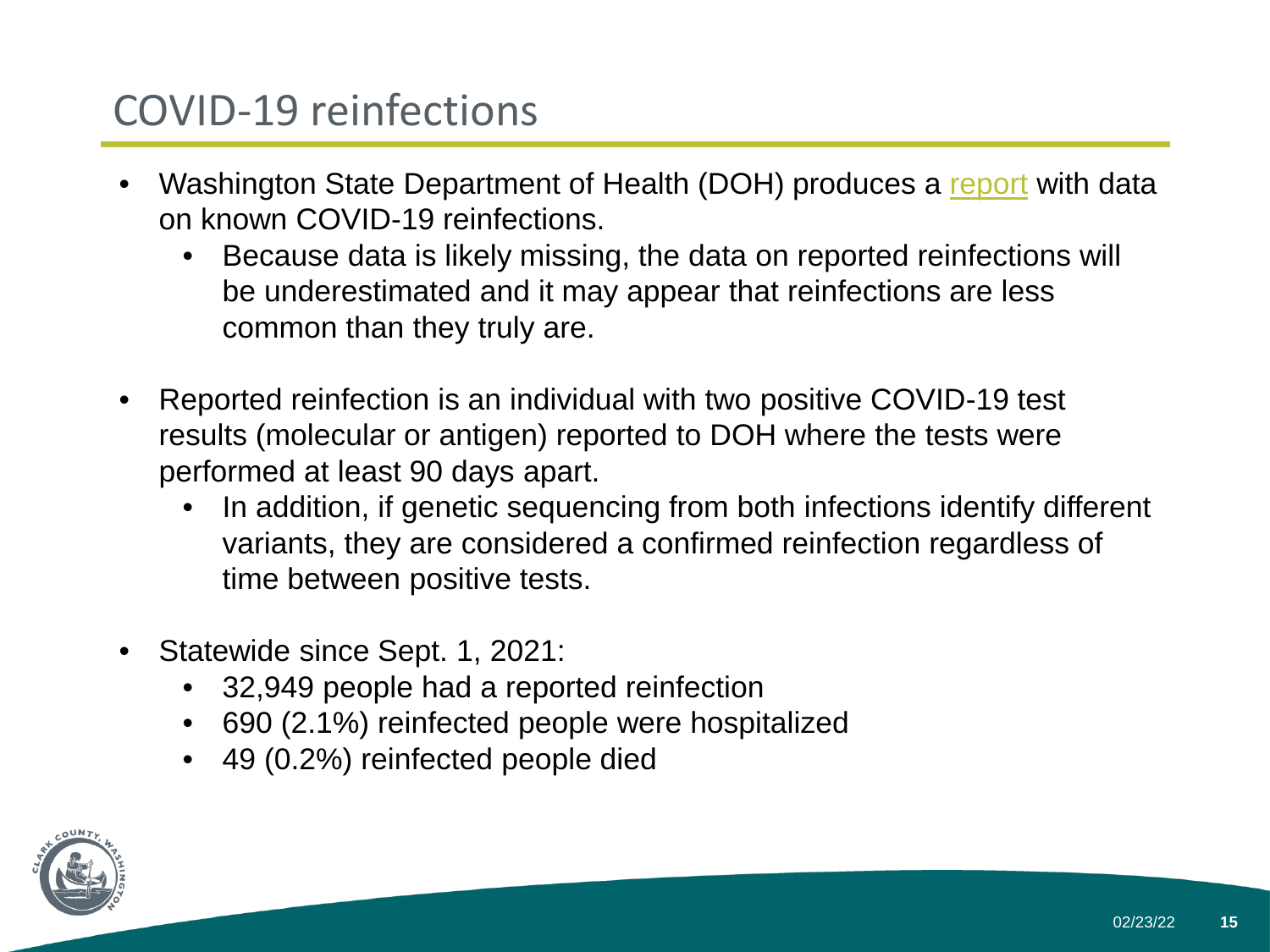## Mask mandate

- Gov. Inslee announced last week that the statewide mask mandate will be lifted on March 21.
	- This includes requirements for K-12 schools and childcare facilities.
	- Masks will still be required in long-term care, health care, and jails/corrections facilities.
	- The federal mask mandate for planes and other public transportation is also still in place.
- Businesses may also choose to continue requiring masks for employees and patrons.
- The requirement for masks in large outdoor events (500 people or more) was lifted Friday, Feb. 18.
- Gov. Inslee and the state Department of Health considered the decreasing case and hospitalization rates – and projections that those rates will continue to decrease – to determine when the indoor mask mandate could be lifted.

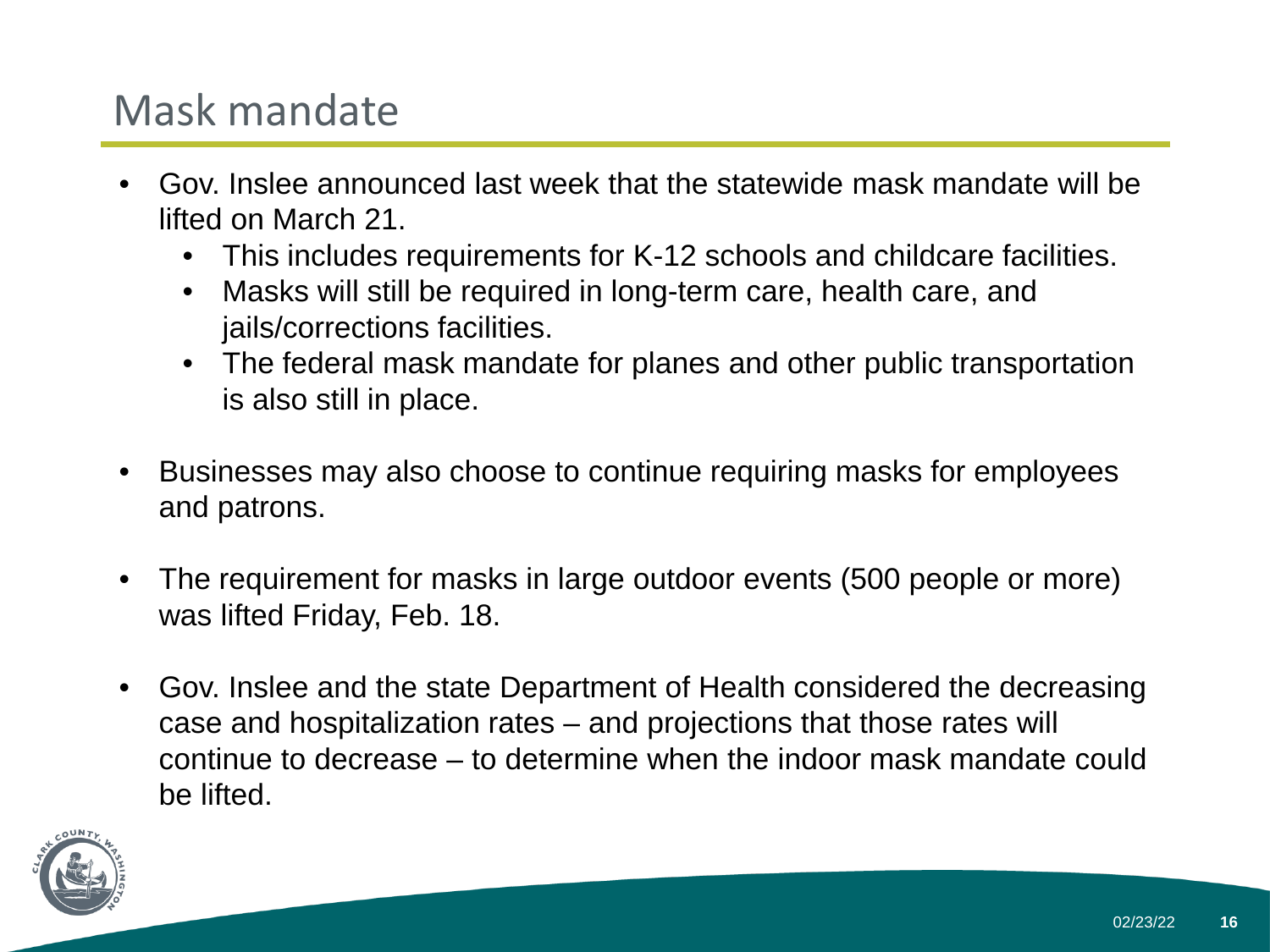### Mask mandate

- Current COVID-19 rates are still high across the state. Masks will continue to be an effective tool for further reducing virus transmission in the community over the coming weeks.
- A [new report f](https://www.cdc.gov/mmwr/volumes/71/wr/mm7106e1.htm)rom the CDC found that people who consistently wore masks were less likely to get COVID-19:
	- 56% less likely for people who wore cloth masks
	- 66% less likely for people who wore surgical masks
	- 83% less likely for people who work respirators, like N95s and KN95s
- After the mandate is lifted, people may choose to continue wearing masks and taking other preventive measures.
- With mask requirements ending soon, it's important that people are up to date on their COVID-19 vaccines, including booster doses.

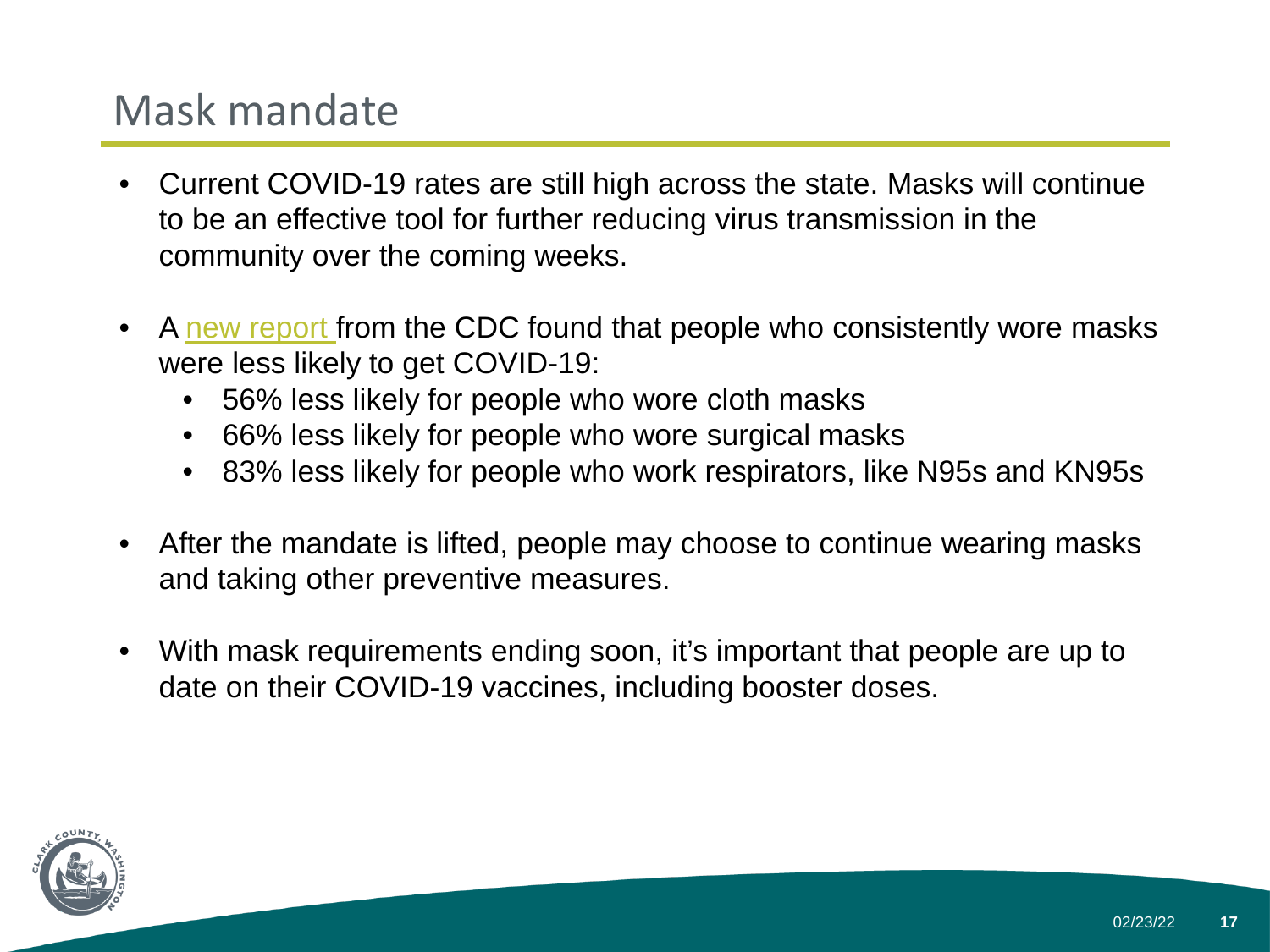## COVID-19 test kits, masks

- Two web portals available for the public to order free at-home test kits.
	- Rapid antigen tests delivered directly to homes.
	- Each kit contains 4-5 tests per household.
	- Ordering requires only a name and address.
- Federal program: [www.COVIDtests.gov](https://www.covidtests.gov/)
- Washington Department of Health program: [www.sayyescovidhometest.org](http://www.sayyescovidhometest.org/)
	- State reopens the portal as additional supplies are received.
- CRESA has identified community partners that will distribute masks to the public using supply from the state.
	- Those locations recently received masks and will announce details when they are ready to begin distribution.
- Local pharmacies are also distributing free N95 masks to the public using supply provided by the federal government.

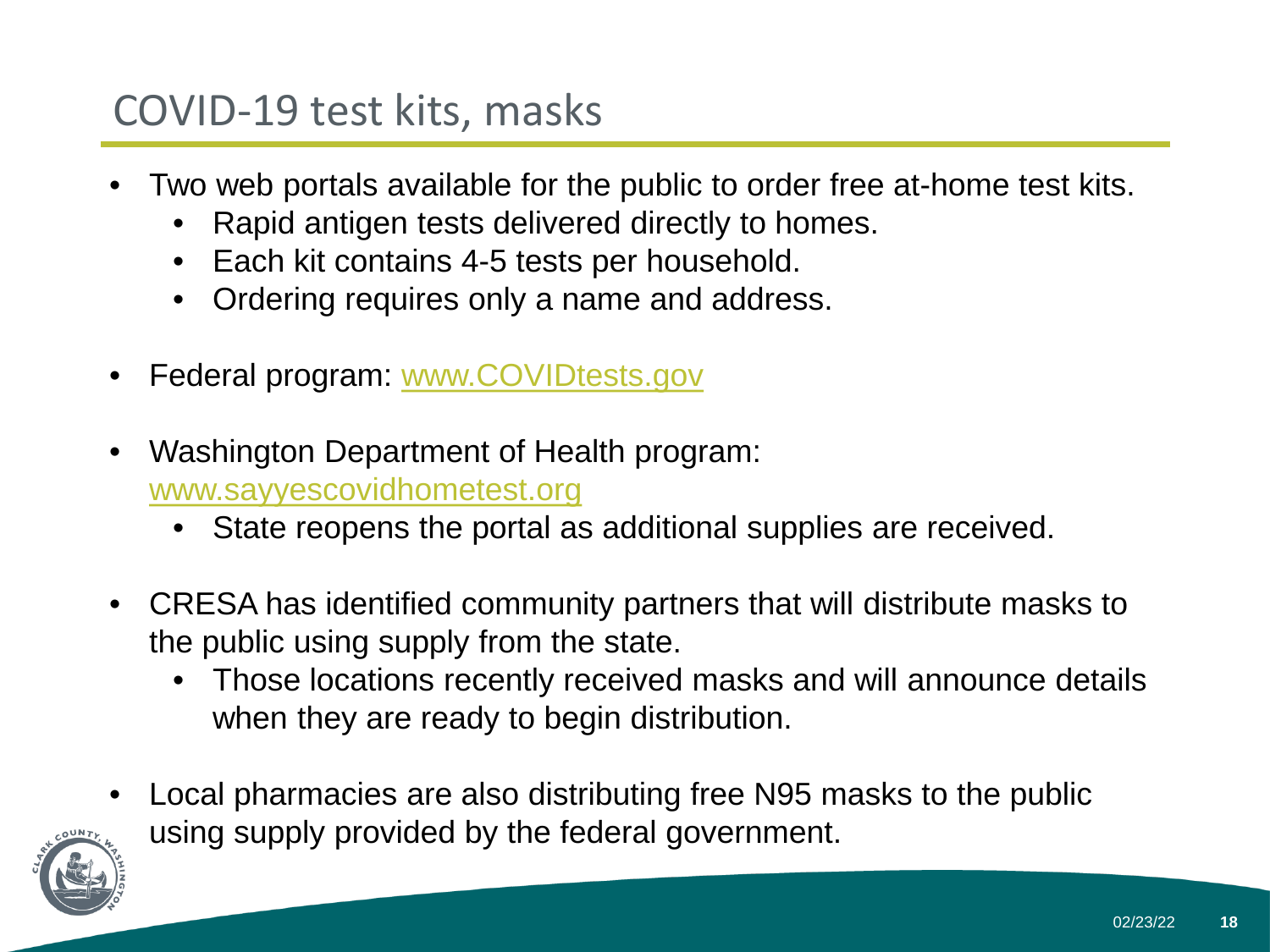### COVID-19 masks, test kits

- Clark County Public Health is working with CRESA and community partners serving priority populations to access and distribute at-home tests and masks.
	- Partners serving BIPOC communities and the unhoused.
- We've received two orders of at-home test kits from the state Department of Health and plan to place another order as soon as additional supplies become available.
	- We've also received shipments of KN95 and surgical masks.
- To date, we've distributed to community partners:
	- 40,115 test kits
	- 8,500 KN95 masks
	- 300 surgical masks